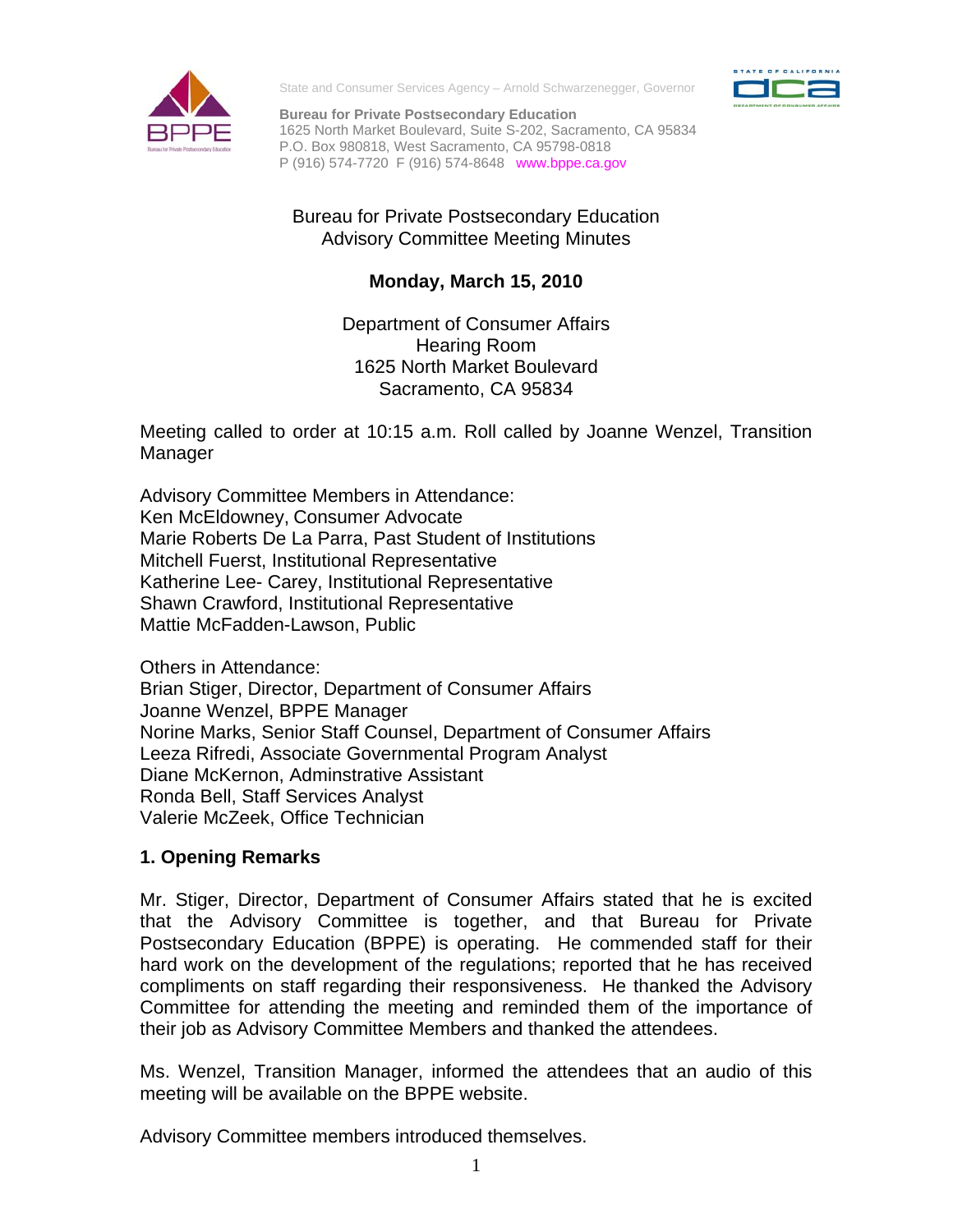## **2. Advisory Committee**

Ms. Wenzel referred the Advisory Committee Members to their binders and read a portion of 94880(c) regarding the role of the Advisory Committee.

Ken McEldowney requested an explanation as to why this is an advisory committee. Ms. Wenzel explained the difference between Boards and Bureaus and the Advisory Committee.

Upcoming meeting dates were scheduled based on the time line for the regulatory process:

June 7, 2010 August 2, 2010 October 4, 2010 January 3, 2011

## **3. Bureau Update**

Ms. Wenzel, reported the following:

- Staff Update BPPE submitted a proposal to hire 71 staff positions, and exams for the Education Specialist and Senior Education Specialist positions were in process of being developed. Job announcements were advertized on VPOS for 2 Education Specialists and 1 Senior Education Specialist in Southern California.
- Letters were sent to impacted institutions notifying them of their status and of the new California Private Postsecondary Education Act of 2009 (Act) that could potentially affect their institution(s).
- Staff continues to work on the BPPE database to implement changes required by the new Act.
- On February 1, 2010, the Office of Administrative Law (OAL) approved the emergency regulations.
- On February 16, 2010, an Informational Meeting regarding transition provisions and applications was conducted at the DCA and was available through webcast.
- Staff will send out the first Student Tuition Recovery Fund (STRF) Assessment billing.
- Staff had conference calls with national accreditors to help them understand the use of the new Approval by Means of Accreditation application.
- Staff had meetings and conference calls with the Board of Barbering and Cosmetology, Bureau of Automotive Repair, and Department of Public Health.
- Advisory Committee Members have been appointed and BPPE is conducting our first meeting.
- Staff is continually updating the BPPE's Web site with new and updated information and email blasts are also being used to update subscribers.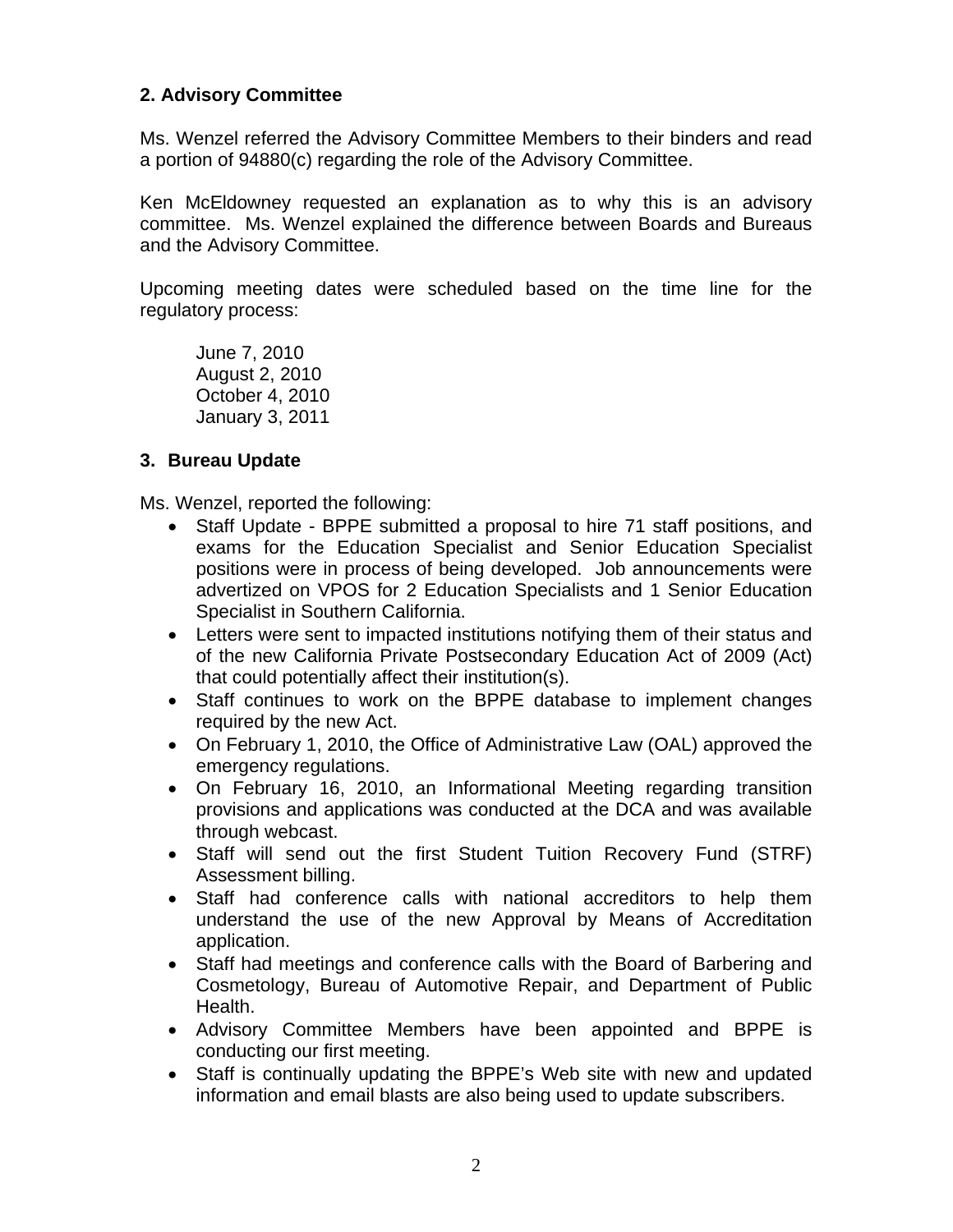Mitchell Fuerst inquired if BPPE had a hiring timeline for all of the positions to be filled and if anyone from old BPPVE will be able to apply? Ms. Wenzel stated that all positions are State Service classifications and anyone with list eligibility may apply and that BPPE would like to fill Education Specialists by June 30, 2010; and that the other positions are pending approval of the State budget.

## **4. Regulation Update and Planning; Discussion and Consideration of Amending Title 5, California Code of Regulation, section 70000 et seq. – Joanne Wenzel, Transition Manager**

Ms. Wenzel reported that on February 1, 2010, the OAL approved the emergency regulations. BPPE is required to make these regulations permanent by October 11, 2010. She provided an outline of the time frame and schedule as it relates to the regulations, which is a draft and subject to change. She went over some key dates and how it relates to public hearings. In addition, she talked about the emergency regulations and the proposal of a second set of regulations.

Mr. Fuerst inquired about the process of reviewing regulatory language. Ms. Wenzel stated that when the 45 days notice is posted, anyone can provide comments to the proposed language. Norine Marks, Senior Staff Counsel, stated that the Advisory Committee Members are here to help establish Regulations.

Ms. Wenzel provided a brief overview of the regulations, and informed Advisory Committee Members that the Act mandated that the regulations be in place by February 1, 2010. She stated that today Advisory Committee Members will go through each chapter addressing what was necessary for an institution to function, get students enrolled, guidelines on Applications, Operating Standards, STRF, and General Rules.

# **Chapter One Bureau Administration**

Katherine Lee-Carey inquired about section 70040, if both text boxes can be removed from catalog and enrollment once the application is approved. Ms. Wenzel stated no, BPPE will review the Regulations and Law.

### **Public Comment**:

No public comment received.

# **Chapter Two Applications**

Ms. Wenzel stated that the Application for Verification of Exemption advising that submission of this application is not required and Approval by Means of Accreditation is not an instant approval.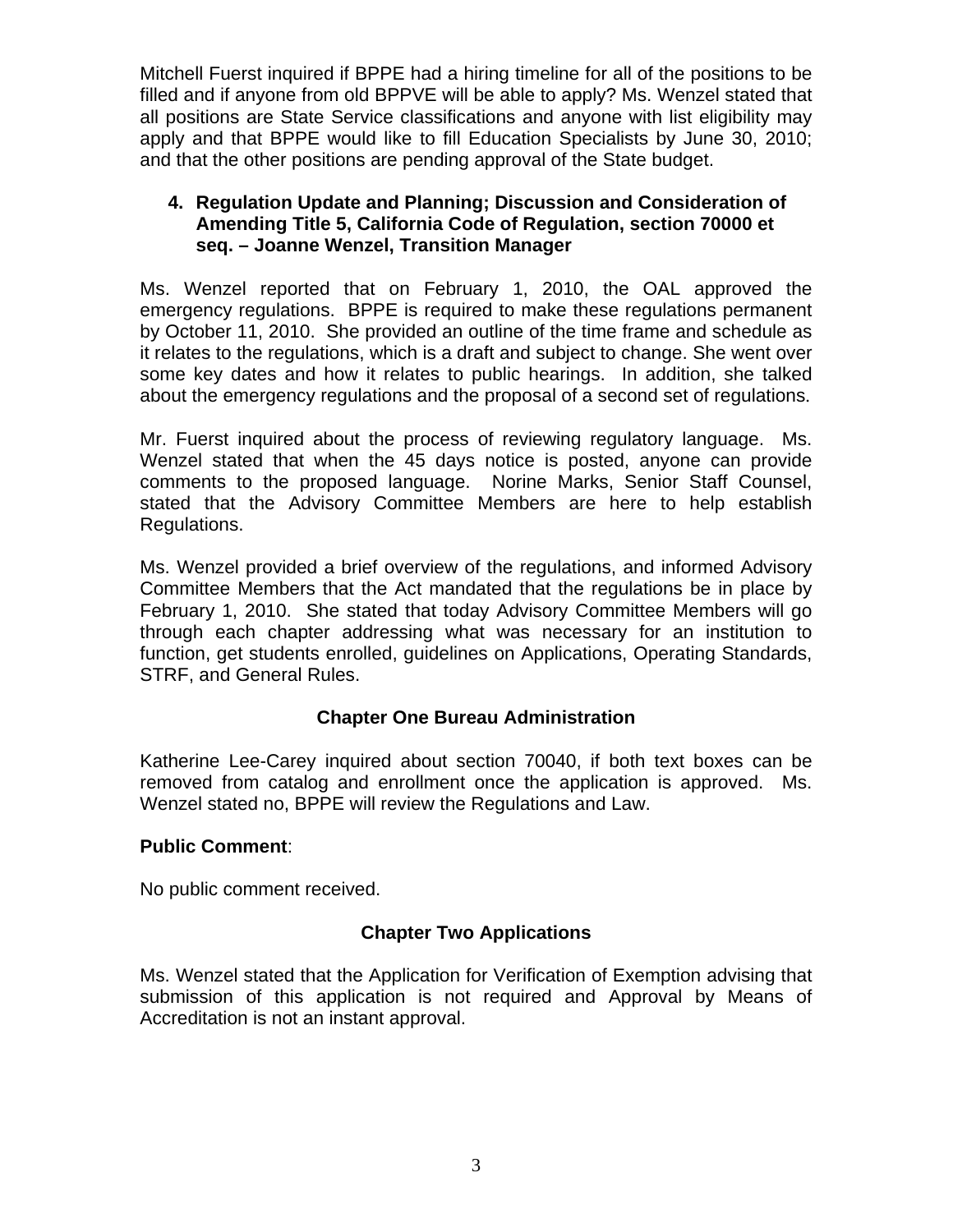# **Public Comment**:

Richard Winn, Associate Director, Western Association of Schools and Colleges (WASC), requested clarification on accreditation and basis of approval. Ms. Wenzel stated if the institution is WASC accredited, it is exempt from regulation under this Act. She also stated that non-WASC regionally accredited institutions are exempt; however, the institution is required to submit STRF.

Ron Rowland, Owner, New Horizon's CLC, inquired if an institution had a pending application at time of the sunset, on how long it will take to get approval and if there are applications available. Ms. Wenzel stated that pending applications at time of sunset are carried over and will be processed. BPPE does not have a time frame. Ms. Roberts De La Parra inquired if there is a reason why there is not a time line and were applicants notified. Ms. Wenzel stated that the issue is that BPPE has 5 transition staff members and BPPE sent letters out to school with pending approval advising them of their status.

An unidentified person inquired if BPPE would clarify if approval through accreditation is exempt from parts of the regulations. Ms. Wenzel stated that WASC accredited institutions are exempt. Regionally accredited institutions are exempt, however the institution is required to submit STRF. Nationally accredited institutions are not exempt.

An unidentified person inquired if submitting a Verification of Exempt Status application would make the institution exempt from the Act? Ms. Wenzel explained the "Verification for Exempt Status" application.

# **Chapter Three Institution Operating Standards**

Ms. Lee-Carey recommended that Article 3 should state how long an institution must maintain the records. Ms. Wenzel noted the recommendation.

Mr. McEldowney recommended further clarification in section 71745, specifically on what standards are used when BPPE evaluates documentation submitted by the institutions. Ms. Wenzel noted the recommendation.

Ms. Lee-Carey recommended clarification in section 71745(a)(6) specifically the ratio to be used for Title 4 institutions. She stated the ratio is not the same type as what is used by the U.S. Department of Education. Shawn Crawford suggested that BPPE use the 1 to 1 or 1.25 to 1. Ms. Wenzel noted the recommendation.

Ms. Roberts De La Parra stated that under section 71716 what type of guarantee would a student get that they will receive a refund from a distance learning provider? Ms. Wenzel stated the Enforcement piece in the second set of regulations will address this issue.

Mr. McEldowney inquired if a school could get an approval based on its written submission with no evaluation until a site visit? Ms. Wenzel stated that under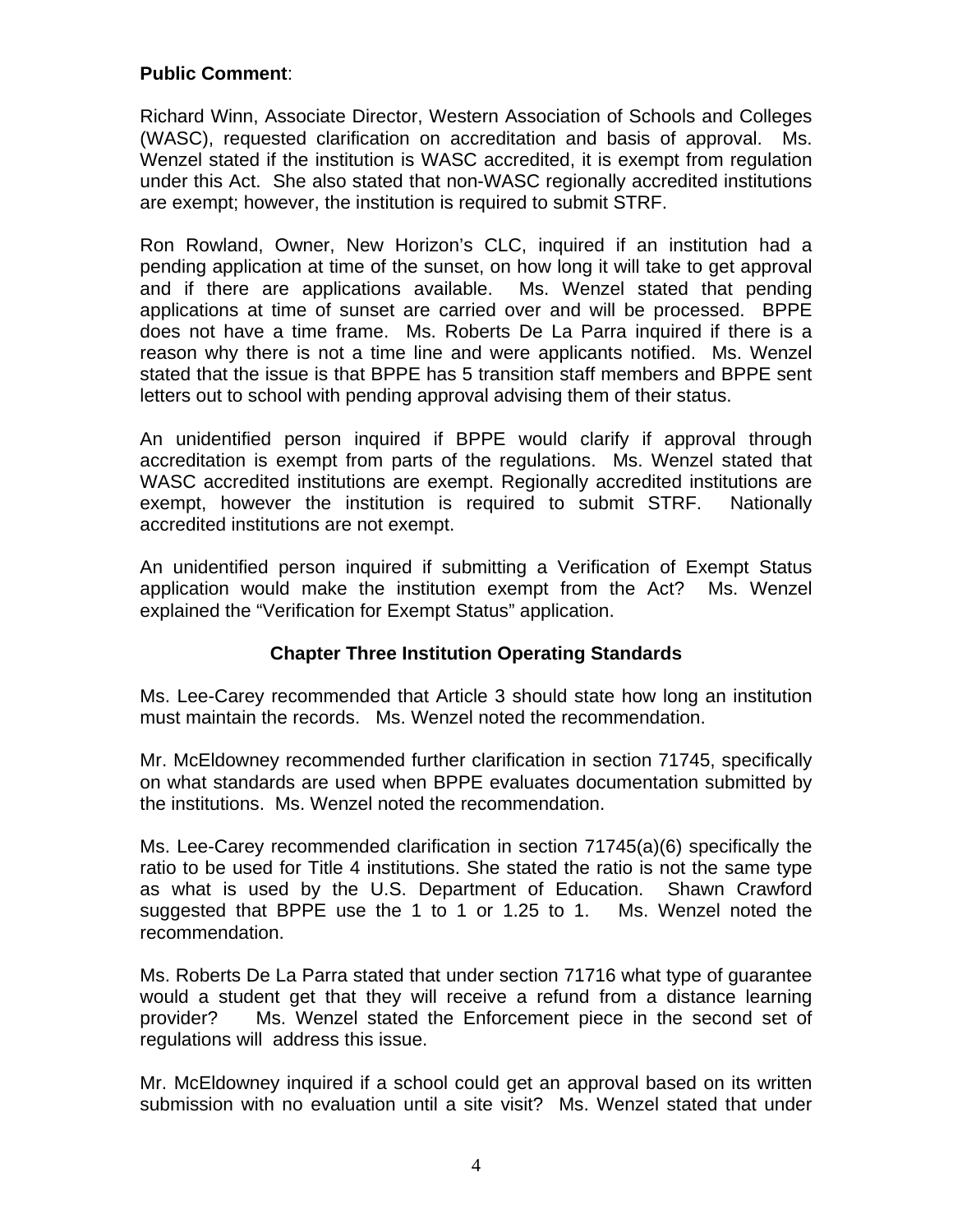statute they could. Mr. McEldowney recommended that this be amended to a temporary approval until site visit is conducted.

## **Public Comment:**

Lili Williams, Director, OSC Computer Training, expressed concern regarding a requirement for site visits prior to approval, and the ability of BPPE to make those visits with limited staff. She recommended that BPPE consider a timeframe regulation. Ms. Wenzel noted the recommendation.

Robert Johnson, CAPS, inquired if prior emergency regulation public comments are still on record and if section 71745 was held over from old reform act. He stated concerns regarding stability of accounting systems for non-accredited institutions and recommended a regulation that requires institutions to have a complaint log. Ms. Wenzel noted the recommendation.

Chiu U Lau, President, East West Institute of Hand Therapy stated that California Massage Therapy Counsel (CAMTC) is rejecting their student application form, and will not accept their school's approval document. Ms. Wenzel asked Mr. Lau to provide her an email regarding this problem and she will contact CAMTC.

Johnson's statement and recommendation. Tomas Gurrola, Vice President, CIT College Fullerton, agrees with Robert

Nicole Lesher, Director of Education, Henly-Putman University, thanked the Advisory Committee for volunteering. She recommended that BPPE consider a more liberal transfer policy as noted in section 71770, admission standard. Ms. Wenzel noted the recommendation.

James Mally, Director, Healing Arts Institute, suggested that another date be established for asset liability for end of year tax purposes.

### **Chapter Four Institutions – General Provisions**

Mr. Crawford made a suggestion in regards to section 74190 Agent for Service, to consider a form of alternative means for acknowledgement as in an invoice confirming that the Agent has been identified.

Mr. McEldowney stated that if the 5-year retention for advertising is based on statute it should then be made open to the public. I'm not sure I understand this sentence. Ms. Wenzel noted the recommendation.

Ms. Lee-Carey stated that in section 71445(5)(d) it provides no more than 8 months recent fiscal year and that it should be 9 months. Ms. Wenzel noted the recommendation.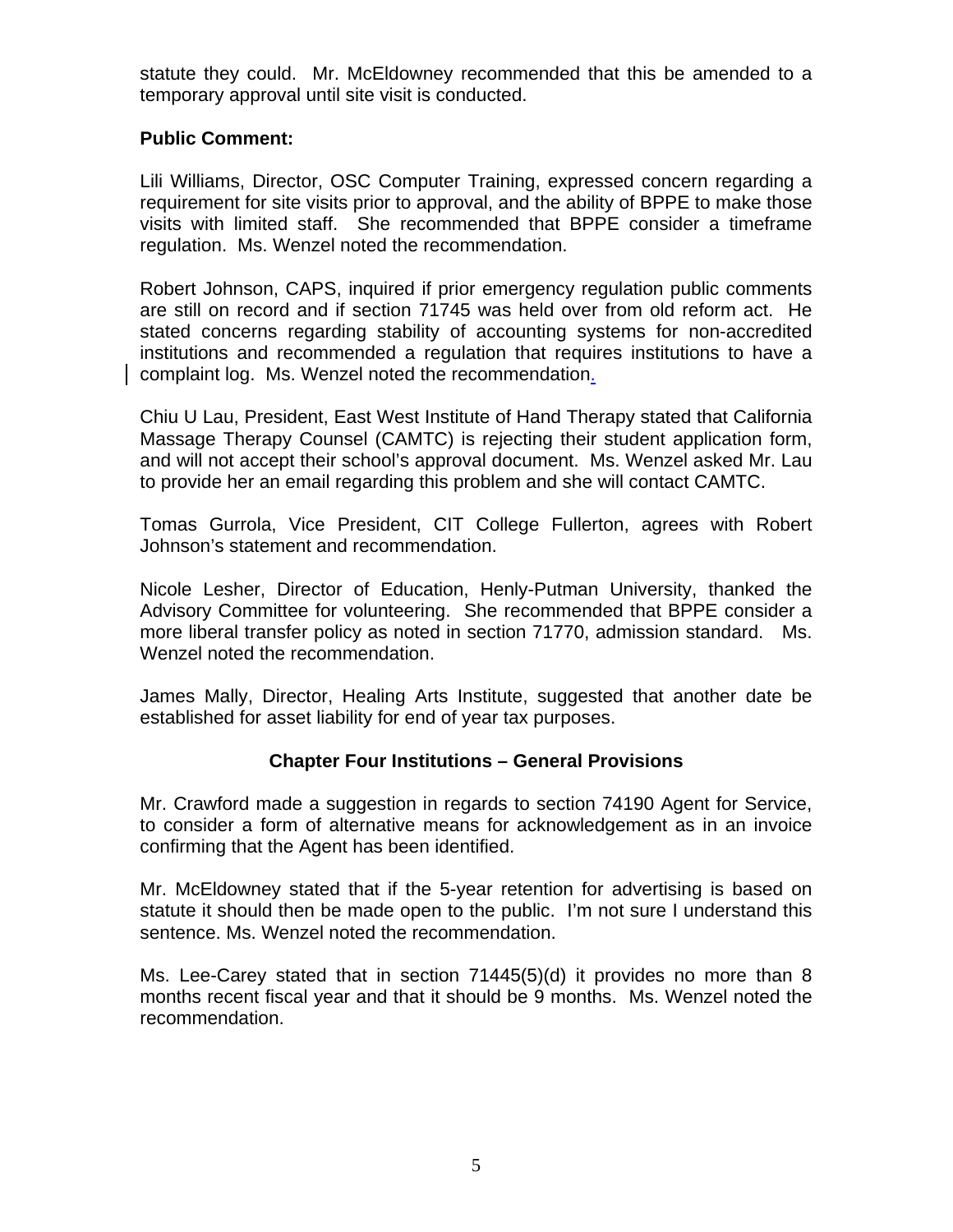# **Public Comment:**

Tomas Gurrola, Vice President, CIT College Fullerton, commented the accreditation process that institution must comply with in order to become accredited. He asked that BPPE not be move stringent that the accreditation commissions. Ms. Wenzel noted Mr. Gurrola's comment.

Ms. Lee-Carey inquired about section 74150, specifically the use of term University. She recommended some guidelines to grandfathering schools that were previously approved with "University" in their name to continue without change to their name. Ms. Wenzel noted the recommendation.

Ms. Wenzel adjourned the meeting for lunch at 11:45 a.m. The meeting will reconvene at 1:00.

Ms. Wenzel called the meeting back to order at 1:07 p.m.:

Ms. Wenzel reiterated the proposed Regulations making time line and gave a brief overview of the process.

#### **Ms. Wenzel re-open comments for Chapter Three Institution Operating Standards**

Mr. Fuerst had additional comments regarding enrollment agreements. If an institution discusses internships during the admissions process, the institution discloses how many are available based on calendar year. If part of curriculum, it would be difficult based on a 12-month calendar. He recommended that language be included in the regulations. Ms. Wenzel noted the recommendation.

Mr. McEldowney had additional comments to audited financial reports. He recommended that audited financial reports be submitted to BPPE every year. Ms. Wenzel noted the recommendation.

Mr. Fuerst had additional comments regarding the enrollment agreements. He recommended that the regulations require addresses for all class locations. I thought he said the opposite – that it was too hard to list all classroom locations. Ms. Wenzel noted the recommendation.

Ms. Roberts De La Parra had additional comments regarding the transfer credits.<br>She recommended a more liberal transfer policy. Ms. Wenzel noted the recommendation. Mr. McEldowney recommended a standard for transfer credits.

### **Public Comment:**

Paul Castro, Deputy Program Manager, California Human Development Corporation, expressed concern regarding the Ability To Benefit Test. All tests that are approved by the US Department of Education are in English only. Ms. Wenzel noted his concern.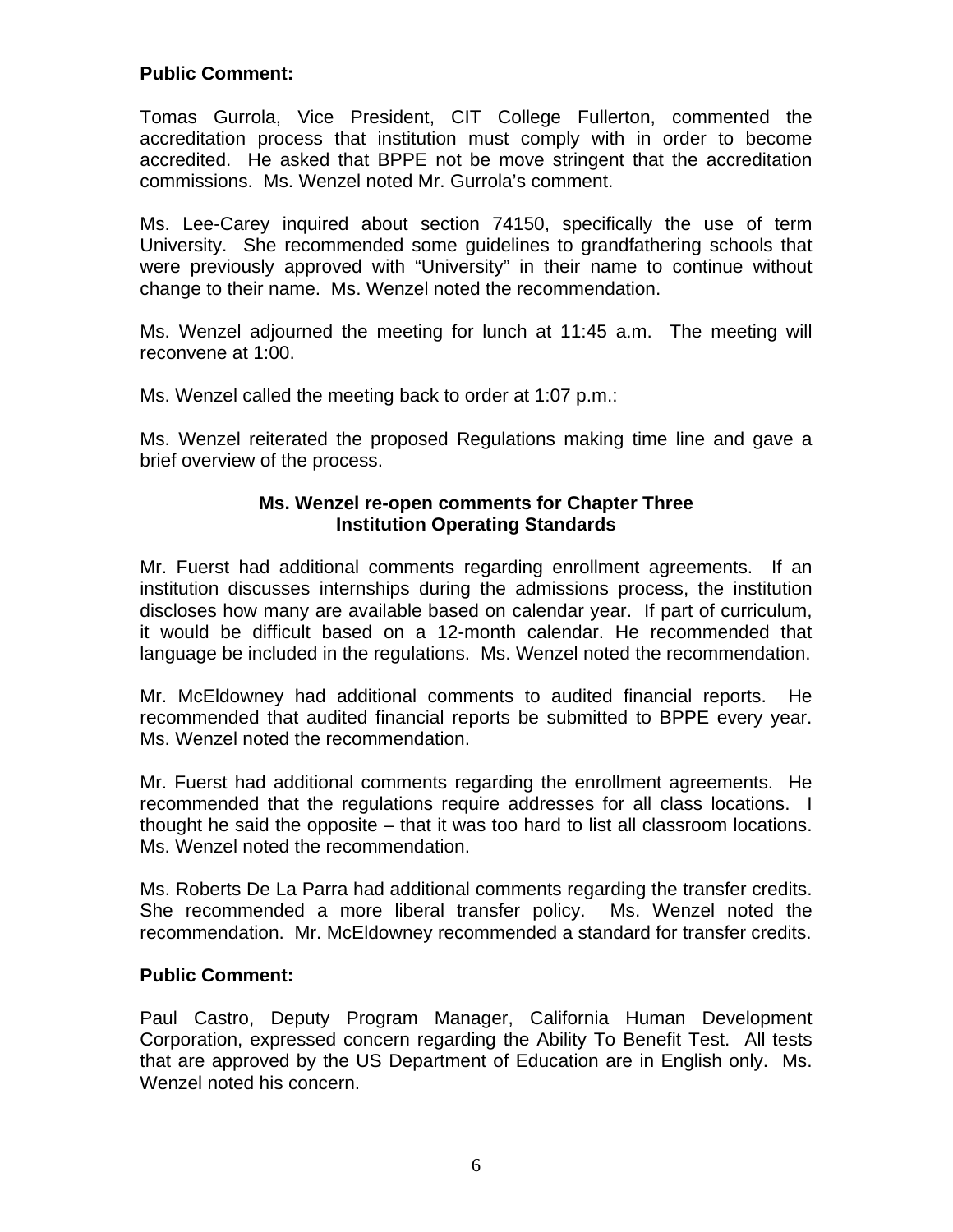transfer of credits. He encouraged BPPE to look at accrediting body's standards. Paul De Guisti, Legal Affairs, Corinthians College, expressed concerns regarding He also urged BPPE should not make new requirements until statute is implemented.

## **Chapter Four Institutions – General Provisions**

Mr. Crawford recommended that regulation be amended to provide more clarification on financial audits, section 74115(b)(4). Ms. Wenzel noted the recommendation.

## **Chapter Five Student Tuition Recovery Fund**

Mr. Crawford recommended that BPPE provide a sample calculation of how STRF is calculated on the webs site. Ms. Wenzel noted his recommendation.

Mr. McEldowney requested an explanation on how the STRF fee was established. Ms. Wenzel provided a brief overview of the STRF process and how AB 1525 merged all funds.

 determined by BPPE. Ms. Wenzel stated the process of determining education Ms. Roberts De La Parra requested clarification regarding section 76020, in regards to significant decline within 30 days prior to closure, or time that is decline by being out of compliance with the regulations.

Mr. Crawford requested clarification regarding section 76215 (b)(5), specifically the inabilities to collect on a judgment for violations of the Act. Ms. Wenzel explained the process.

Mr. McEldowney inquired about section 76020(5)(a), how it is determined the student reasonably tried and failed to collect on a judgment? He recommended specific guidelines in regulation. Ms. Wenzel noted the recommendation.

Mr. Crawford recommended that BPPE to update the definition in section 76000, California resident and distance education correspondence. Ms. Wenzel noted the recommendation.

Ms. McFadden-Lawson commented on section 76240, specifically the closure/teach out plan. She inquired if the closure notice that is required -- 30 days prior to closure -- is realistic for students to make a transition to another university? Ms. Wenzel stated that the 30 days is notice to BPPE not students.

### **Public Comment:**

Paul De Guisti, Legal Affairs, Corinthians College inquired if 30 days is in statute? Ms. Wenzel stated that the Statute says at least 30 days.

Robert Johnson, CAPS, stated that CAPS has had litigation in past over STRF. Default claims are judgments against closed schools and AB201 was the outcome. He request BPPE review the STRF regulation with past regulations.